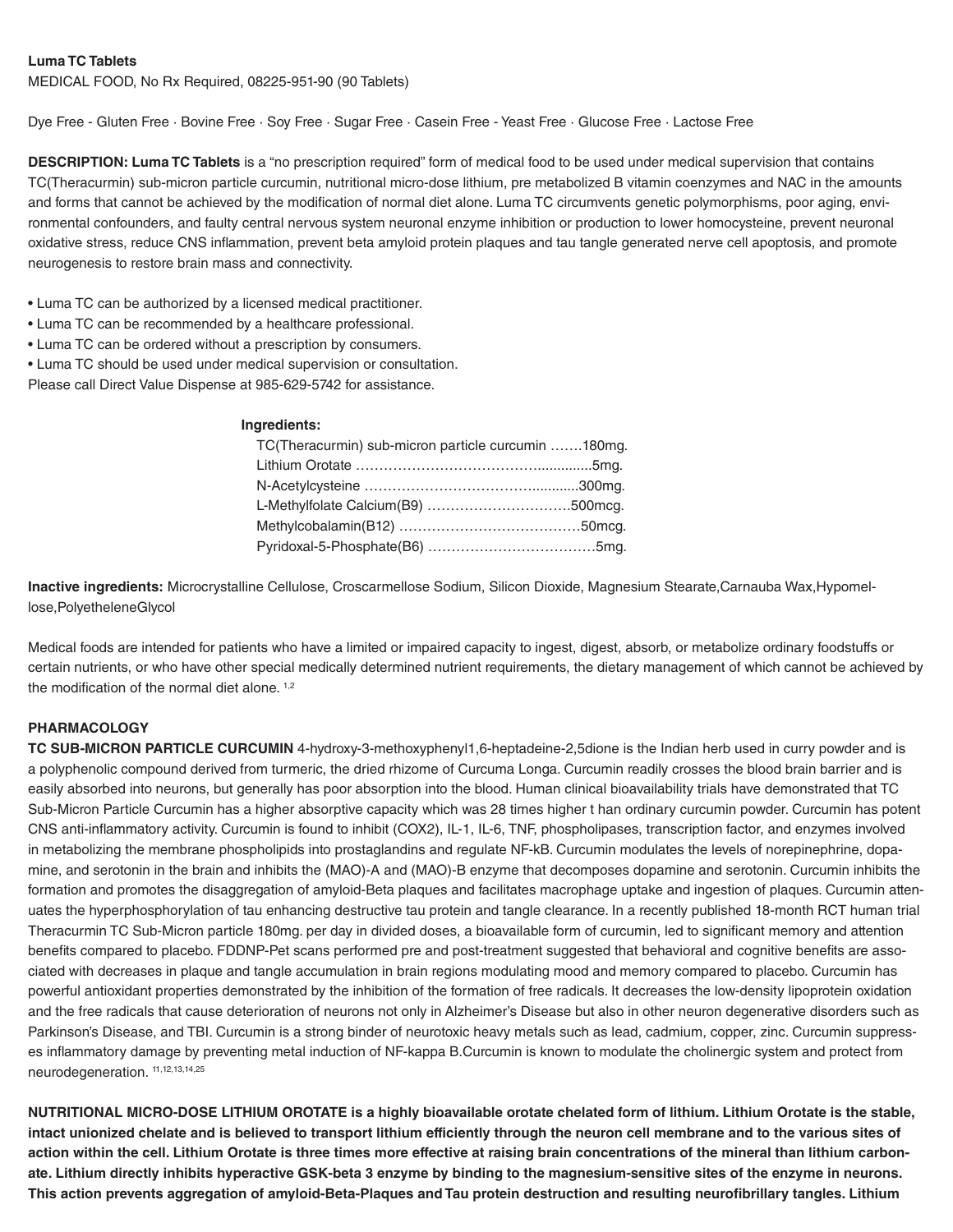**directly inhibits the hyperactive B-APP-cleaving enzyme BACE1(Beta Secretase 1) enzyme which also prevents the aggregation of amyloid-Beta-Plaques and Tau protein destruction and resulting neurofibrillary tangles. This greatly reduces self-apoptosis mechanisms resulting in brain tissue destruction. The inhibition of GSK-beta 3 and BACE1(Beta Secretase 1) are two of the most relevant mechanisms of action of lithium and substantiates its putative role in the prevention and management of the Alzheimer's Disease process. Lithium also inhibits the enzyme inositol monophosphatase (IMP) and suppresses the formation of (IP3). IP3 is a neuronal intracellular messenger implicated in the regulation of many intracellular pathways relevant to neuropsychiatric disorders, including autophagy as well as p53 and BAX the pro-apoptotic molecules. Lithium demonstrates the ability to activate the Wnt-Beta Catenin signaling pathway which plays a role in neural development and adult neurogenesis and the AKT intra-neuronal pathway which also regulates growth factor/neurotrophin signaling. Lithium inhibits the influx of calcium into neurons. In the brain, apoptosis pathways are promoted by signaling pathways that are activated when calcium enters the cell, so blocking this process improves cell survival. Calcium influx mediates the activity of N-methyl-D-asparate (NMDA) receptors, which contribute to glutamate-induced excitotoxicity in neurons. Lithium has been shown to enhance mitochondrial respiratory rate and reduce oxidative stress, protect DNA against damage from oxidative stress, and modulates calcium influx in the mitochondria. Lithium is also important for enhancing transport of two other critically important brain nutrients, folate and vitamin B12 into cells. Since vitamin B12 and folate also affect mood-associated parameters, the stimulation of the transport of these vitamins into brain cells by lithium may be cited as yet another mechanism of the anti-depressive mood elevating and anti-aggressive actions of lithium at nutritional dose levels particularly in the presence of B vitamin polymorphisms such as MTHFR SNP. Lithium was found to be protective against oxidative stress in dopaminergic N27 cells which over express A53T alpha-synuclein. Lithium prevents/degrades alpha-synuclein protein aggregation as seen in Lewy Bodies associated with Parkinson's Disease. Lithium also in vivo and in vitro increases tyrosine hydroxylase (dopamine precursor) in the frontal cortex, hippocampus and striatum. Lithium has the important neuroprotective effect of stimulating synthesis and release of the neurotrophic factors, brain-derived neurotrophic factor (BDNF), nerve growth factor (NGF), vascular endothelial growth factor (VEGF), and fibroblast growth factor21 (FGF-21). Increased availability of these factors protects neurons against neurotoxic insults, stimulates hippocampal neurogenesis, increases synaptic plasticity, and long-term potentiation, lessening pro inflammatory responses. Lithium can also attenuate arachidonic acid production, an essential feature of the innate inflammatory response. Lithium stimulates proliferation of stem cells, including bone marrow and neural stem cells in the subventricular zone, striatum, and forebrain and increases brain cell density and volume. Neural stem cells restrict damage and promote repair of damaged spinal cord neurons. Lithium has shown to be instrumental in axon sprouting, improved white and gray matter structure and functional integrity in multiple brain areas, as well as increased newly generated oligodendrocytes and survival. This demonstrates value of lithium to rescue, repair, and even regenerate white matter as well as neuron myelination. Lithium has also been shown to be a longevity ("anti-aging") nutrient. It has been observed that populations who consume lithium amounts in their water show reduced all-cause mortality.** 16,17,18,19,20,21,24,26

**N-ACETYLCYSTEINE** is a precursor of L-cysteine, which in turn is a component of the endogenous antioxidant glutathione. Glutathione plays an important role in antioxidant activities, redox-regulated cell signaling and immune response. Because cysteine availability is a limiting factor for glutathione synthesis, N-acetyl cysteine helps counter oxidative stress by maintaining or increasing Glutathione levels. Several studies have highlighted the imbalance in glutathione redox system as a feature of Alzheimer's disease onset and progression. Another study shows that glutathione levels decrease with age, but glutathione levels are significantly depleted in Alzheimer's disease. Combinations of methylfolate, methylcobalamin, P 5 P, and NAC in clinical studies have been shown to reduce homocysteine 30-50% which according to NIH based on the Framingham homocysteine cohort reduces risk of Alzheimer's disease by 50%. 15,16

**PHARMACOLOGY: L-METHYLFOLATE** is the primary biologically active diastereomer of folate. It is the primary form of folate in circulation and is also the form transported across membranes – particularly across the blood brain barrier – into peripheral tissues. In the cell, L-methylfolate is used in the re-methylation of homocysteine to form methionine and tetrahydrofolate (THF). About 70% of food folate and cellular folate is comprised of L-methylfolate. Folic acid, the synthetic form of folate, must undergo enzymatic reduction by methylenetetrahdyrofolate reductase (MTHFR) to be biologically active. Genetic mutations of MTHFR result in a cell's inability to convert folic acid to L-methylfolate. The inability for a cell to reduce homocysteine to methionine may result in hyperhomocysteinemia , low glutathione and low CH3/methylator availability which is considered to be the IEM responsible for faulty methionine synthesis. Elevated homocysteine is associated with cognitive decline, white matter damage, brain atrophy, neurofibrillary tangles, and dementia and according to an International Consensus statement elevated homocysteine is a modifiable risk factor for the development of cognitive decline, dementia and Alzheimer's disease in older persons. **Luma TC Tablets** are specifically formulated to help patients meet medically determined nutrient requirements, the dietary management of which cannot be achieved by the modification of diet alone. FOLATE has been reported to enhance synthesis and/or regeneration of tetrahydrobiopterin (BH4), which is an essential cofactor in the biosynthesis of monoamine neurotransmitters serotonin, dopamine and norepinephrine. **Luma TC Tablets** contain L-methylfolate calcium. L-methylfolate is converted into functional, metabolically active coenzyme forms for use in the body, and supplies the active folate substrate, THF for use in transformylation and methylation biochemistry. It has also been shown that patients with hyperhomocysteinemia can be associated with the C677T, A1298C SNPs, and some 40 others generally untested of the MTHFR gene polymorphisms. Elevated homocysteine is associated with cognitive decline, white matter damage, brain atrophy, neurofibrillary tangles, and dementia. 3,4,5,6,7,8,9,10

**VITAMIN B12** coenzyme (Methylcobalamin) along with methylfolate is required for the remethylation of homocysteine to methionine, a reaction in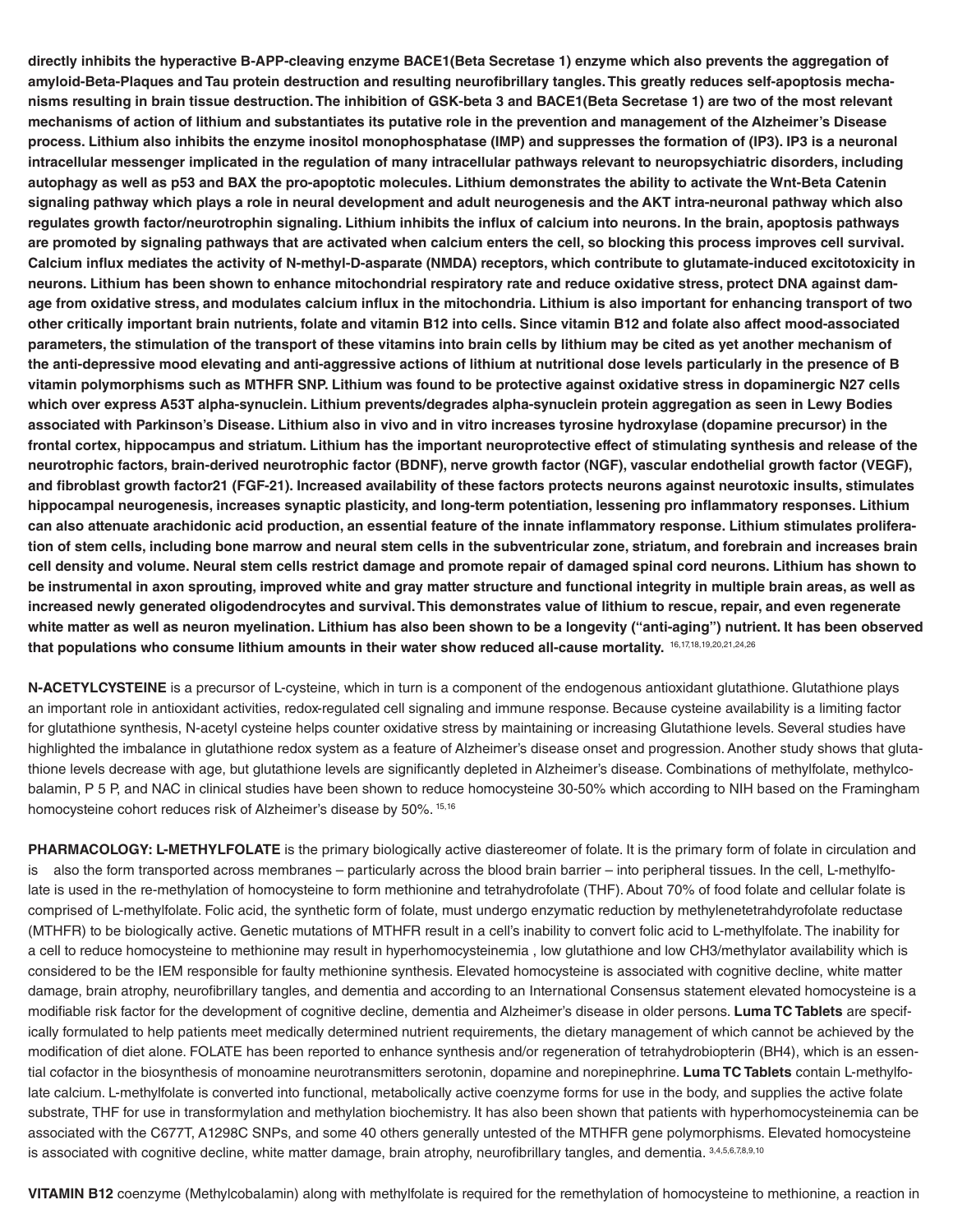which the methyl group of L-methylfolate is donated to re-methylate homocysteine. Lack of methylcobalamin can cause the "Methyl Trap". Methylcobalamin can circumvent B12 vitamin polymorphisms such as Transcobalamin 1 and 2 and FUT2 and FUT6. There are 59 known vitamin B12 related polymorphisms. Homocysteine has been reported to stimulate or alter transcription factors involved in inflammation, with an important ancillary consequence of BH4 depletion. 3,4,7,22

**VITAMIN B6** coenzyme (Pyridoxal-5-Phosphate) plays a critical role in the generation of glutathione from cystathionine and cysteine, as well as for the recycle of other B-vitamins into reduced folate forms. P-5-P can circumvent known B6 polymorphisms of the ALPL, CBS, MTRR, and MTR genes. The aromatic amino acid decarboxylase considered to decarboxylate both dihydroxyphenylalanine (DOPA) and 5-hydroxytryptophan (5- HTP) requires pyridoxal-5'-phosphate as coenzyme. P-5-P is instrumental in glutathione production in transulfuration. 3,4,7,23

In the FDA publication "Frequently Asked Question About Medical Foods"; Second Edition, Guidance for Industry, Food and Drug Administration 2016 on page 9 question 20 the question is asked, Does FDA generally consider inborn errors of metabolism (IEMs) to be diseases or conditions that a medical food could be used to manage? <sup>2</sup>

Yes. FDA generally considers IEMs to be diseases or conditions that a medical food could be used to manage. IEMs include inherited biochemical disorders in which a specific enzyme defect interferes with the normal metabolism of protein, fat, or carbohydrate.

As a result of diminished or absent enzyme activity in these disorders certain compounds accumulate in the body to toxic levels, and levels of other compounds that the body normally may become deficient. Without appropriate and accessible management, these metabolic disturbances can lead to a host of medical and developmental consequences, ranging from INTELLECTUAL DISABILITY TO SEVERE COGNITIVE IMPAIR-MENT AND EVEN DEATH. Management may include one or a combination of the following: drug therapy, modification of normal diet, or use of a medical food. For these IEMs, a medical food is required in addition to a specific dietary modification in order to obtain adequate levels of essential nutrients (e.g., essential amino acids, essential fatty acids) that are restricted by modifying diet. Medical foods become INDESPINSABLE for individuals with these IEMs in order to meet the daily requirements of essential nutrients and to limit metabolic disturbances associated with those particular IEMs.<sup>2</sup>

The specific ingredients in LUMA TC address multiple IEMs that affect the disease processes listed in the usage section.

**Usage: LUMA TC Tablets** can be used for patients with the distinct nutritional requirements for the dietary management of certain neuronal metabolic processes (Inborn Errors of Metabolism) of a genetic, poor aging or environmental nature identified with hyperhomocysteinemia, oxidative stress, CNS inflammation, heavy metal toxicity, beta amyloid protein plaque production apoptosis, tau protein tangle production apoptosis, and to promote the positive production of the Neurotrophins, Brain Derived Neurotrophic Factor, Nerve Growth Factor, Vascular Endothelial Growth Factor, and Fibroblast Growth Factor, resulting in neurogenesis and restoration of neurons for the prevention and or management of Mild Cognitive Impairment and Major Depressive Disorder and to Prevent, Manage and Restore Neuronal Tissue, and to Treat Early Dementia associated with the Alzheimer's and Parkinson's Disease process and Traumatic Brain Injury. 1-27

**ADVERSE REACTIONS:** Allergic reactions have been reported following the use of the ingredients in Luma TC. Mild transient diarrhea, polycythemia vera, itching, transitory exanthema, and the feeling of swelling, acne, skin reactions, photosensitivity, nausea, vomiting, abdominal pain, loss of appetite, paresthesia, somnolence, nausea, and headaches have been reported with the ingredients in Luma TC. In general, side effects associated with the ingredients in Luma TC have occurred at much higher doses than those found in Luma TC. Luma TC is a natural coenzyme Medical Food not a drug and can be considered generally safe.

The safety of nutritional micro-dose lithium orotate is comparable to low dose forms of other nutrients such as zinc. In fact, nutritional micro-dose lithium orotate has a much wider therapeutic and biologically compatible (non-toxic) window than zinc. The U.S. Environmental Protection Agency has estimated that the daily lithium intake of an average adult ranges from about 0.65mg. to 3mg naturally with intake of food and water. Nutritional micro-dose lithium has been officially added to the World Health organization's list of nutritionally essential trace elements alongside zinc, iodine, and others. The provisional RDA for nutritional micro-dose lithium is 1mg per day. Doses up to 40mgs a day are very safe with a low incidence of side effects. After 30 years of nutritional micro-dose use of lithium orotate internationally it has been shown to be completely free of negative side effects and without toxicity to the brain, heart, kidneys and liver. Nutritional micro-dose lithium orotate 2.5 mgs will not cause weight gain sedation or sleepiness. Nutritional micro-dose lithium orotate does not require blood tests to establish a therapeutic level as prescription forms do, nor is it toxic to the kidneys like lithium Rx pharmaceuticals. It is important to understand that most side effects and reactions are dose dependent and none should be expected at nutritional micro-dose lithium orotate 2.5 mg doses such as in Luma TC. A typical dosage of the drug form lithium carbonate for Rx bipolar depression is 337 mgs. of elemental lithium that contrasts with the 2.5mgs in Luma TC. Nutritional micro-dose lithium orotate is highly bioavailable orotate chelate and functions as a targeted delivery system to the brain. Therefore, the nutritional micro-dose lithium orotate can be used with proven effectiveness in the Luma TC indicated IEM claims in much lower servings with remarkable results with no side effects. 18,3,4,15,11,27